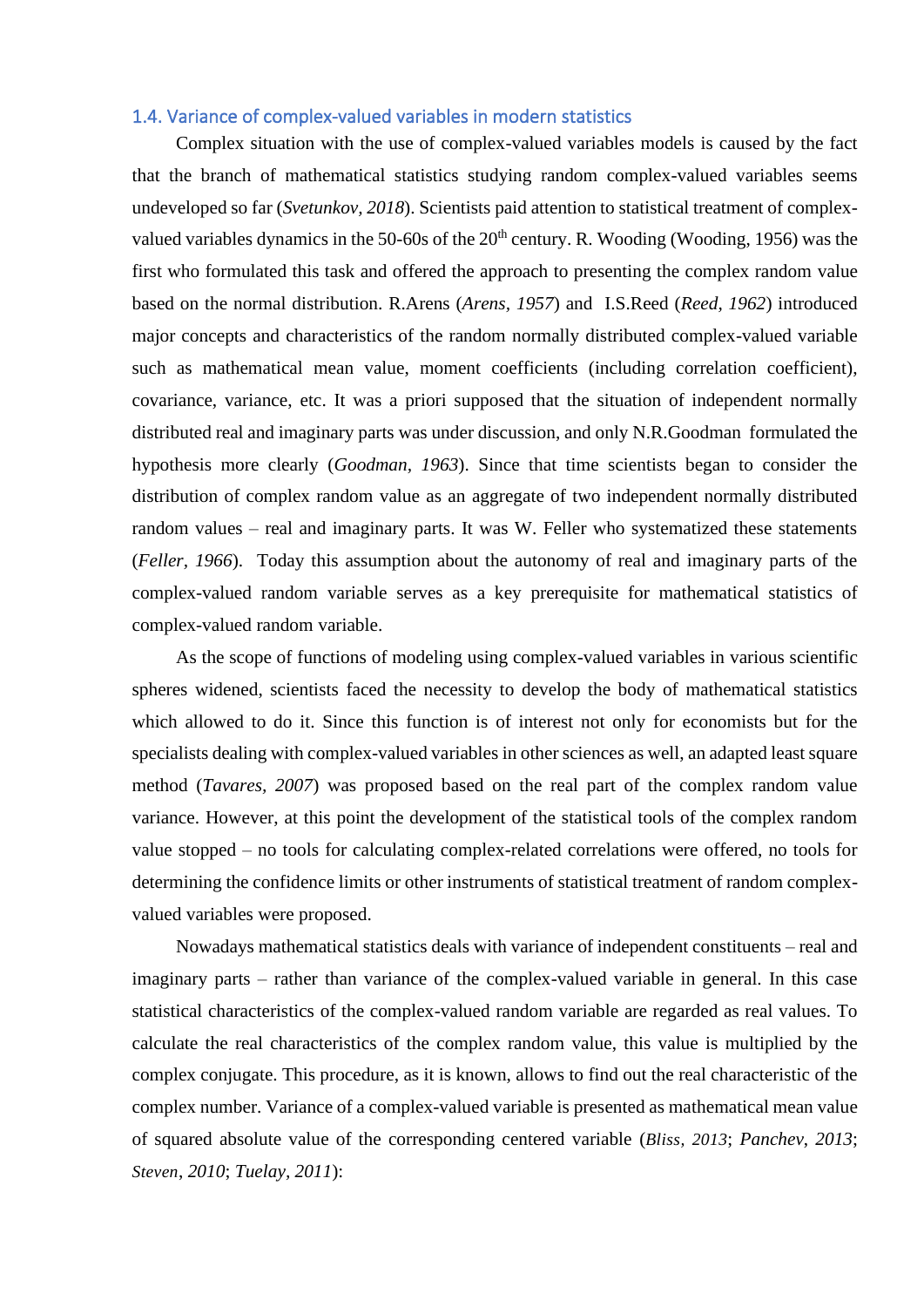$D(z) = M[|z|] = M[|x_r + ix_i|] = M[(x_r + x_i)(x_r - x_i)] = M[x_r^2] + M[x_i^2]$ , (1.4.1) where  $M[x_r^2] = M[(x_r - \overline{x}_r)^2] = D(x_r)$ , (1.4.2)  $M[x_i^2] = M[(x_i - \overline{x}_i)^2] = D(x_i)$  (1.4.3) Viz:

 $D(z) = D(x_r) + D(x_i)$  (1.4.4)

However, such interpretation of the complex-valued variable imposes the limits to statistical data treatment. Let us illustrate it by determining the correlations between two complex-valued random variables. Actually, we can calculate the pair correlation coefficient of the variables by using the correlation moment and the variance:

$$
r_{XY} = \frac{\mu_{XY}}{\sigma_X \sigma_Y} \tag{1.4.5}
$$

Let us take this approach to calculate the correlation between the complex-valued random variables. The correlation moment is represented as a real value using one of the variable in the conjugate form, whereas the variance is calculated as real characteristics in accordance with (1.4.1) (*Miyabe*, 2015; *Panchev*, 2013). It should be noted that the correlation moment calculated as

$$
\mu_{XY} = M[(x_r + ix_i)(y_r - iy_i)] \quad (1.4.6)
$$

is not the real number. It is the complex number as when multiplying and grouping the summands, we obtain:

$$
\begin{aligned} \text{train:} \\ \mu_{XY} &= M[x, y_r] + M[x_i y_i] + i(M[x_i y_r] - M[x_r y_i]) = \\ \mu_{x_r y_i} + \mu_{x_i y_i} + i(\mu_{x_i y_r} - \mu_{x_r y_i}). \end{aligned} \tag{1.4.7}
$$

And only in the case when  $z_x = z_y$ , the latter summond (1.4.7) with the imaginary part equals zero, and the correlation moment becomes a real number. In all other cases the correlation moment will be of complex type, thus the pair correlation coefficient between two complex-valued random variables will be the complex value. Keeping this in mind, scientists claim that they calculate the absolute value of the correlation moment, i.e. instead of (1.4.6) they use  $\frac{\text{Re}(\mu_{XY})}{Miyabe}$ , 2015).

However, let us find the pair correlation coefficient by using (1.4.6).

For the sake of simplicity, we assume that the discrete sequence of the complex random value *z* centred in relation to its arithmetic mean is under review, hence:

 $z$  centred in relation to its arithmetic mean is und<br> $z - \overline{z} = x_r - \overline{x}_r + i(x_i - \overline{x}_i) \Leftrightarrow z = x_r + ix_i$  (1.4.8)

Sample value of the correlation coefficient (1.4.5) when using the real-valued variance (1.4.1) and the correlation moment (1.4.6) is of the form: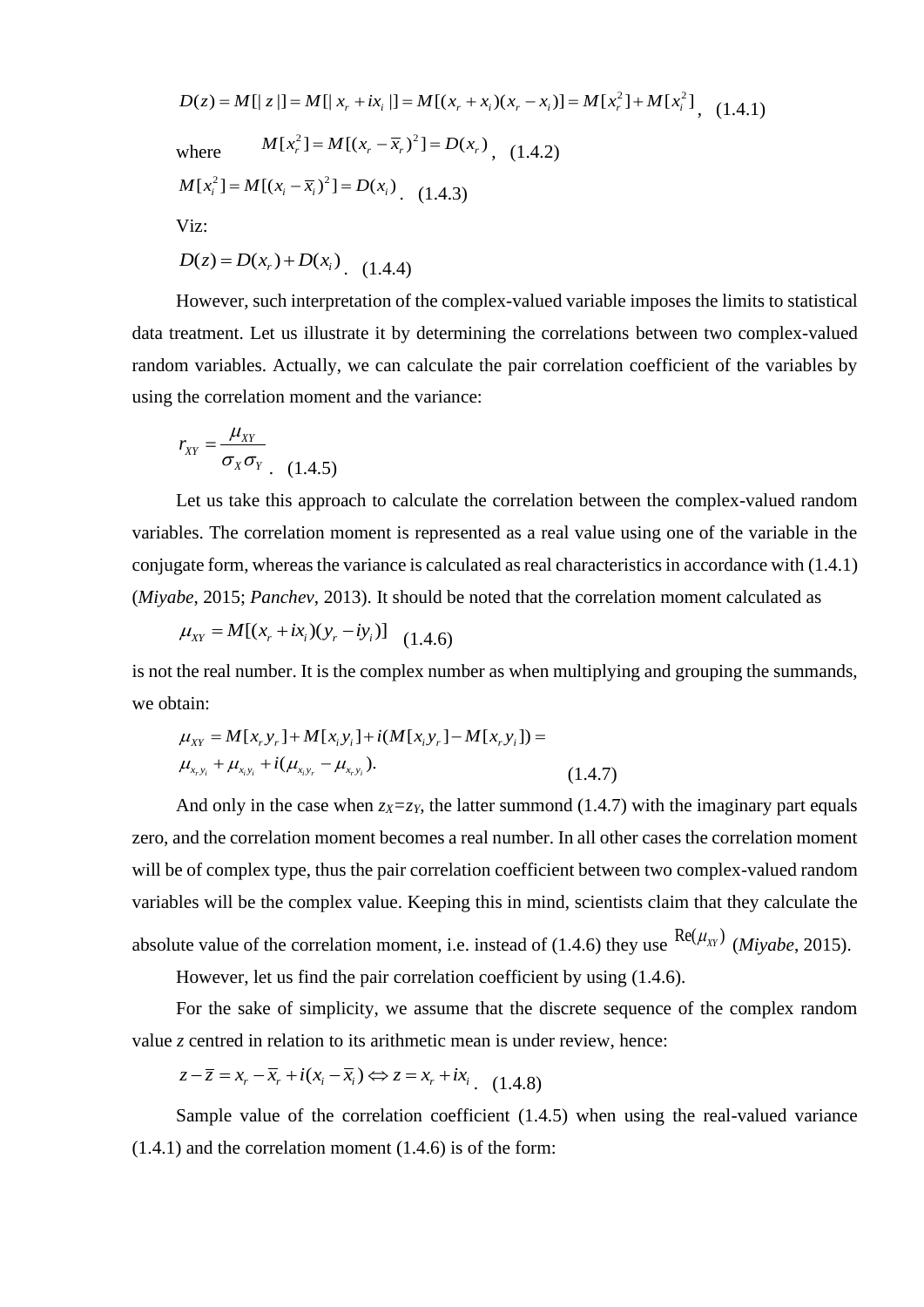$$
r = \frac{\mu_{XY}}{\sigma_X \sigma_Y} = \frac{\sum (y_i y_r + x_i x_r) + i(\sum (x_r y_i - y_r x_i))}{\sqrt{\sum (y_r^2 + y_i^2) \sum (x_r^2 + x_i^2)}}
$$
(1.4.9)

On the other hand, we should keep in mind that the pair correlation coefficient as related to real numbers was suggested in the 90s of the 19<sup>th</sup> century by K. Pearson to estimate linear interrelation of complex-valued variables. It was defined as geometric mean of regressions *y* by *x*  and *x* by *y* (*Pearson, 2013)*:

$$
r = \pm \sqrt{a_1 b_1} \,, \quad (1.4.10)
$$

where the proportionality factors of simple regressions  $a_l$  and  $b_l$  are found by using the least square method.

To find the formula for calculating the sample value of the pair correlation coefficient for the case of the two complex-valued variables using K. Pearson's approach (1.4.10), we shall handle that variant of the least square method which results from the assumption about real character of the complex-valued variable variance (*Tavares, 2007*). The complex regression coefficient of linear relationship between complex-valued variable *Y* and other complex-valued variable *X* by using this approach to the least square method will be calculated in the following way: by using this approach to the least<br> $\sum (y_r + iy_i)(x_r - ix_i) = \frac{\sum (y_r + iy_i)}{\sum (x_r + iy_i)(x_r - ix_i)}$ 

$$
a = \frac{\sum (y_r + iy_i)(x_r - ix_i)}{\sum (x_r + ix_i)(x_r - ix_i)} = \frac{\sum (y_r + iy_i)(x_r - ix_i)}{\sum (x_r^2 + x_i^2)}
$$
(1.4.11)

Inverse relationship of complex-valued variable *X* to other complex random variable *Y* , represented in the linear form, has the following formula for calculating the complex regression example of the integral of the least square me<br>=  $\frac{\sum (x_r + ix_i)(y_r - iy_i)}{\sum (y_r + iy_i)(y_r - iy_i)} = \frac{\sum (x_r + ix_i)(y_r - iy_i)}{\sum (y_i^2 + iy_i)(y_i - iy_i)}$ 

coefficient found by using the least square method:  
\n
$$
b = \frac{\sum (x_r + ix_i)(y_r - iy_i)}{\sum (y_r + iy_i)(y_r - iy_i)} = \frac{\sum (x_r + ix_i)(y_r - iy_i)}{\sum (y_r^2 + y_i^2)}
$$
\n(1.4.12)

By using these formulae of estimating the sample values of proportionality coefficients of regression lines *Y* by *X* and *X* by *Y* in (1.4.10), we obtain the formula for calculating the sample value of the complex pair correlation coefficient:<br>  $r = \sqrt{a_1b_1} = \frac{\sum (x_1y_1 + x_1y_1) + i\sum (x_1y_1 - x_1y_1)}{\sqrt{2(a_1b_1 - a_1b_1)^2 + a_1^2b_1^2 + a_1^2b_1^2}}$ 

$$
r = \sqrt{a_1 b_1} = \frac{\sum (x_r y_r + x_i y_i) + i \sum (x_i y_r - x_r y_i)}{\sqrt{\sum (y_r^2 + y_i^2) \sum (x_r^2 + x_i^2)}}
$$
(1.4.13)

Now let us compare formula (1.4.9) with formula (1.4.13). This should be one and the same coefficient which is calculated based on the same basic prerequisites. However, if the denominators of formulae (1.4.8) and (1.4.13) coincide, their numerators differ fundamentally from each other. These are different formulae that are used to calculate different coefficients, and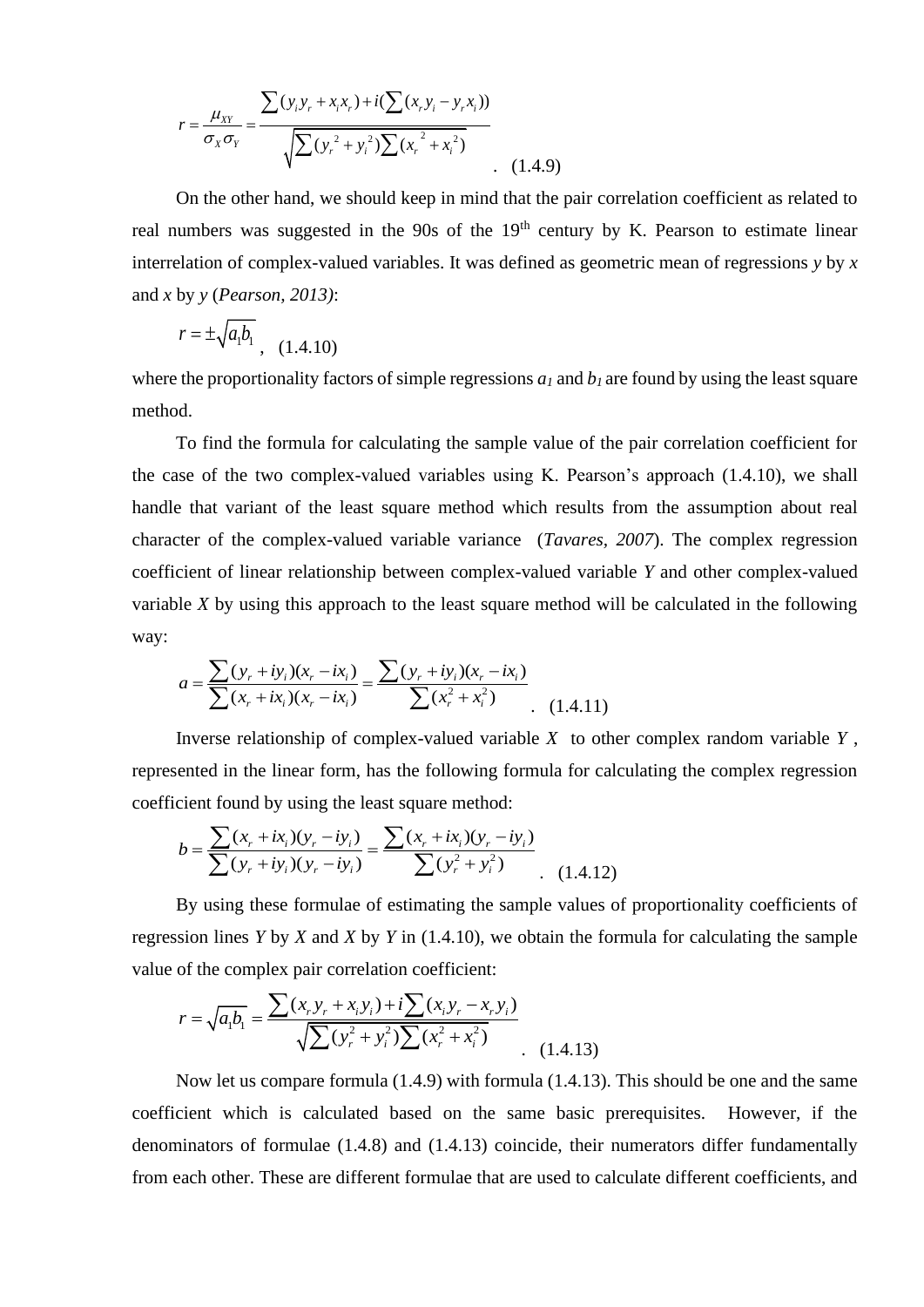these coefficients will give different values for one and the same sequence. This is why it seems unclear: should we use formula (1.4.9) or should we use formula (1.4.13) or none of these formulae can be used? The obtained result is contradictory, and it does not allow scientists to form the body of complex correlations.

Even if we agree with the suggestions made by the followers of the conception of real-value character of the complex-valued variables variance and use their real parts (*Miyabe*, 2013) instead<br>of complex characteristics, the conflict will not be solved.<br>In reality, for (1.4.9) we will obtain:<br> $\sum (y_i y_r + x_i x_r) + i(\sum ($ of complex characteristics, the conflict will not be solved.

mplex characteristics, the conflict will not be solved.  
\nIn reality, for (1.4.9) we will obtain:  
\n
$$
Re(\frac{\mu_{XY}}{\sigma_X \sigma_Y}) = Re(\frac{\sum (y_i y_r + x_i x_r) + i(\sum (x_r y_i - y_r x_i))}{\sqrt{\sum (y_r^2 + y_i^2) \sum (x_r^2 + x_i^2)}}) = \frac{\sum (y_i y_r + x_i x_r)}{\sqrt{\sum (y_r^2 + y_i^2) \sum (x_r^2 + x_i^2)}}
$$
\n
$$
Pr(1.4.13) \text{ we will obtain:}
$$
\n
$$
Re(\sqrt{a_1 b_1}) = Re(\frac{\sum (x_r y_r + x_i y_i) + i \sum (x_i y_r - x_r y_i)}{\sqrt{\sum (y_r^2 + y_r^2) \sum (x_r^2 + x_i^2)}}) = \frac{\sum (x_r y_r + x_i y_i)}{\sqrt{\sum (y_r^2 + y_r^2) \sum (x_r^2 + x_i^2)}}
$$
\n(1.4.14)

and for (1.4.13) we will obtain:  
\n
$$
Re(\sqrt{a_1b_1}) = Re(\frac{\sum (x_1y_1 + x_1y_1) + i\sum (x_1y_1 - x_1y_1)}{\sqrt{\sum (y_1^2 + y_1^2)\sum (x_1^2 + x_1^2)}}) = \frac{\sum (x_1y_1 + x_1y_1)}{\sqrt{\sum (y_1^2 + y_1^2)\sum (x_1^2 + x_1^2)}} (1.4.15)
$$

As it can be seen from two results compared, different formulae and a contradictory result are obtained again. This is why P.Schreier and L. Scharf note that so far the research carried out in the area of the correlation of complex-valued random variables has produced deplorable results (*Schreier, 2010)*.

## 1.5. Complex-valued variance

Exactly the same problems arise in the field of statistical hypotheses and other branches of mathematical statistics of complex-valued variables which to certain extent rely upon an important variability measure – variance. Since economists come across the problem of interrelation (direct or indirect) between the factor and the indicator when considering some object or phenomenon, the assumption that the variance of real and imaginary parts are not interrelated is rarely met. Thus, the hypothesis saying that the variance of the complex random value should always be real cannot be taken as a basis in econometrics. On the contrary, the variance of economic complex-valued random variable should be presented as a complex characteristic of the variability of a random complex sequence (Svetunkov, 2018).

Then the complex variance of the complex random value can be represented in the following way: =  $M[z^2] = M[|z|e^{i2\theta}] = M[|z|\cos 2\theta] + iM[|z|\sin 2\theta]$ , (1.5.

$$
D_c(z) = M[z^2] = M[|z|e^{i2\theta}] = M[|z|\cos 2\theta] + iM[|z|\sin 2\theta], \quad (1.5.1)
$$
  

$$
\theta = \arctg \frac{x_i}{x_r} + 2\pi k, k = 0, 1, 2, ...
$$

where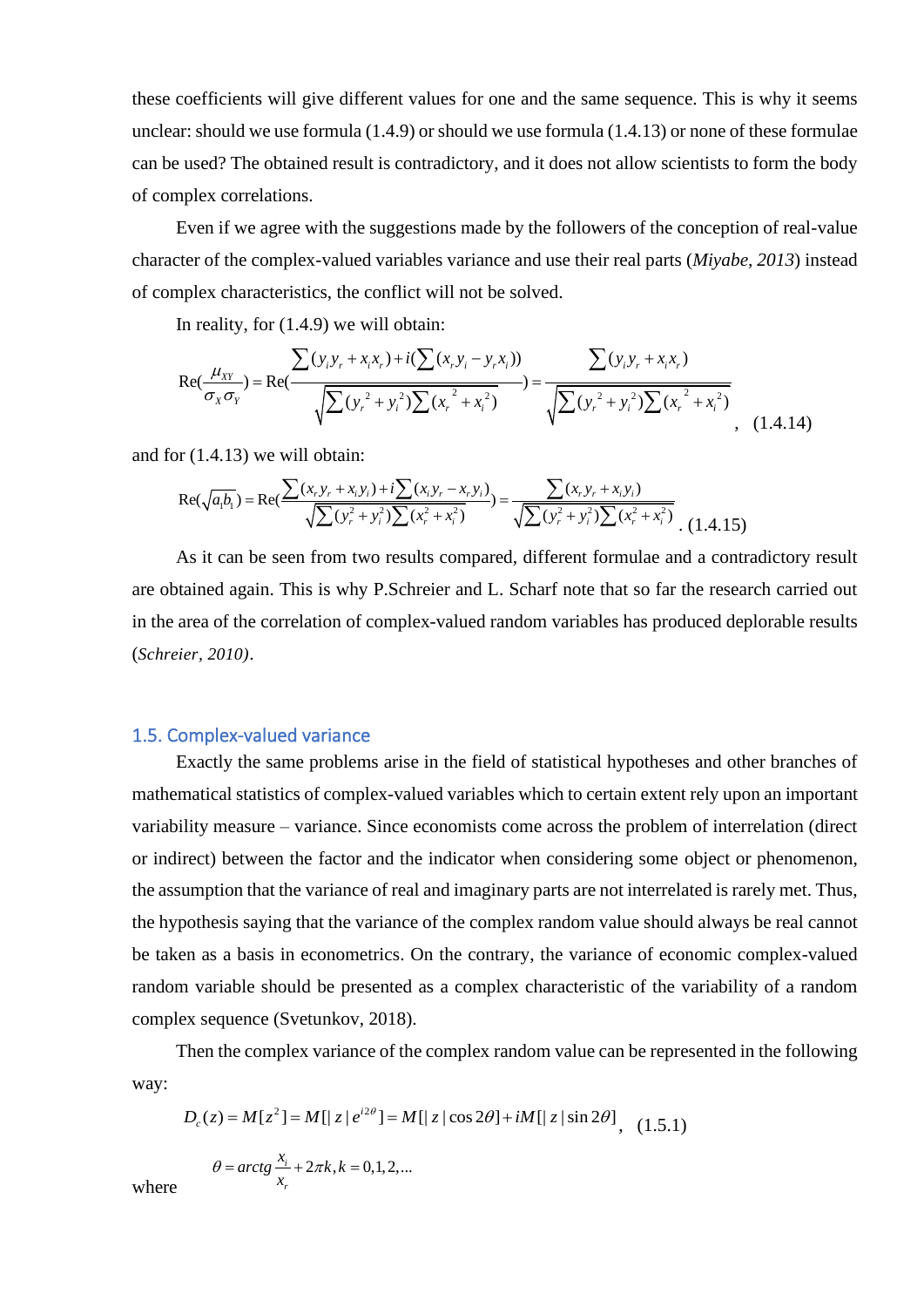As will readily be observed, variance  $(1.4.1)$  is a special case of variance  $(1.5.1)$ , namely – when vectorial angle  $\theta$  between real part and imaginary part of the complex-valued variable is equal to  $\theta = \pi k$ ,  $k = 0, 1, 2, \dots$ , i.e. real part and imaginary part are not interdependent.

How can the assumed hypothesis about the relationship between the real and imaginary parts, and that the variance of the complex-valued variable should be considered as the complex value, help in solving applied econometric problems? To answer this question let us turn back to the calculation of correlations between complex random values using two methods, which resulted in an impasse if we assume that the variance of the complex-valued variable is a real number.

We shall consider all the characteristics of the complex random value as complex numbers. This is why we shall not resort to their artificial transformation into real numbers of these characteristics by multiplying the complex number by its conjugate. Let us represent the correlation moment of two random complex-valued variables as a complex number:<br>  $\mu_{XY} = M[x, y,]-M[x, y] + i(M[x, y,]+M[x, y]) =$ 

$$
\mu_{XY} = M[x_r y_r] - M[x_i y_i] + i(M[x_i y_r] + M[x_r y_i]) =
$$
  

$$
\mu_{x_r y_i} - \mu_{x_i y_i} + i(\mu_{x_i y_r} + \mu_{x_r y_i}).
$$
 (1.5.2)

If we apply the values of complex variance (1.4.14) and complex correlation moment (1.5.2) to the formula for calculation of pair correlation coefficient (1.4.5), we obtain: the set of complex variance (1.4.14) and complex correlation<br>
(ion of pair correlation coefficient (1.4.5), we obtain:<br>  $\frac{(x_r + ix_i)(y_r + iy_i)}{T} = \frac{\sum (x_r y_r - x_i y_i) + i \sum (x_r y_i + x_i y_r)}{T}$ of complex variance (1.4.14) and complex correlation mo<br>
of pair correlation coefficient (1.4.5), we obtain:<br>  $+i x_i y_j + i y_i y_j = \frac{\sum (x_i y_i - x_i y_i) + i \sum (x_i y_i + x_i y_j)}{\sum (x_i y_i - x_i y_j)}$ (1.5.2)<br>
alues of complex variance (1.4.14) and complex correlation m<br>
alation of pair correlation coefficient (1.4.5), we obtain:<br>  $\frac{\sum (x_r + ix_i)(y_r + iy_i)}{\sum (x_r + ix_i)(y_r + iy_i)} = \frac{\sum (x_r y_r - x_i y_i) + i \sum (x_r y_i + x_i y_r)}{\sum (x_r + iy_i)^2 \sum (y_r + iy_i)^2}$ 

It we apply the values of complex variance (1.4.14) and complex correlation moment  
formula for calculation of pair correlation coefficient (1.4.5), we obtain:  

$$
r_{XY} = \frac{\mu_{XY}}{\sigma_X \sigma_Y} = \frac{\sum (x_r + ix_i)(y_r + iy_i)}{\sqrt{\sum (x_r + ix_i)^2 \sum (y_r + iy_i)^2}} = \frac{\sum (x_r y_r - x_i y_i) + i \sum (x_r y_i + x_i y_r)}{\sqrt{\sum (x_r + ix_i)^2 \sum (y_r + iy_i)^2}}
$$
(1.5.3)

The obtained formula for the calculation of the sample value of the pair correlation coefficient of two random variables (1.4.7) does not coincide with any of the previously derived formulae (1.4.9) and (1.4.13), when all the characteristics were considered to be real ones.

We shall calculate the complex pair correlation coefficient using the second method – as the geometric mean of sample values of the regression coefficients. In order to find this coefficient, let us formulate the criterion of least square method. It is to be recalled that assuming that the variance of the random complex-valued variable is a real value, the least square method means in

fact searching for such regression coefficients whereby:  
\n
$$
M[(\varepsilon_r + i\varepsilon_i)(\varepsilon_r - i\varepsilon_i)] = M[\varepsilon_r^2 + \varepsilon_i^2] \to \min_{(1.5.4)}
$$

where  $\varepsilon_r = y_r - \hat{y}_r$ ,  $\varepsilon_i = y_i - \hat{y}_i$  - are approximation errors.

In case of the complex variance of the complex random value the least square method reduces to searching for other coefficients whereby (*Svetunkov*, 2012, p. 83):<br>  $M[(\varepsilon_r + i\varepsilon_i)^2] = M[\varepsilon_r^2 + i2\varepsilon_r \varepsilon_i - \varepsilon_i^2] \rightarrow \min$  (1.5.5)

$$
M[(\varepsilon_r + i\varepsilon_i)^2] = M[\varepsilon_r^2 + i2\varepsilon_r \varepsilon_i - \varepsilon_i^2] \to \min_{(1.5.5)}
$$

One can pay attention here to the interrelation between criteria (1.5.4) and (1.5.5). With this aim in view let us present the complex approximation error in the exponential form: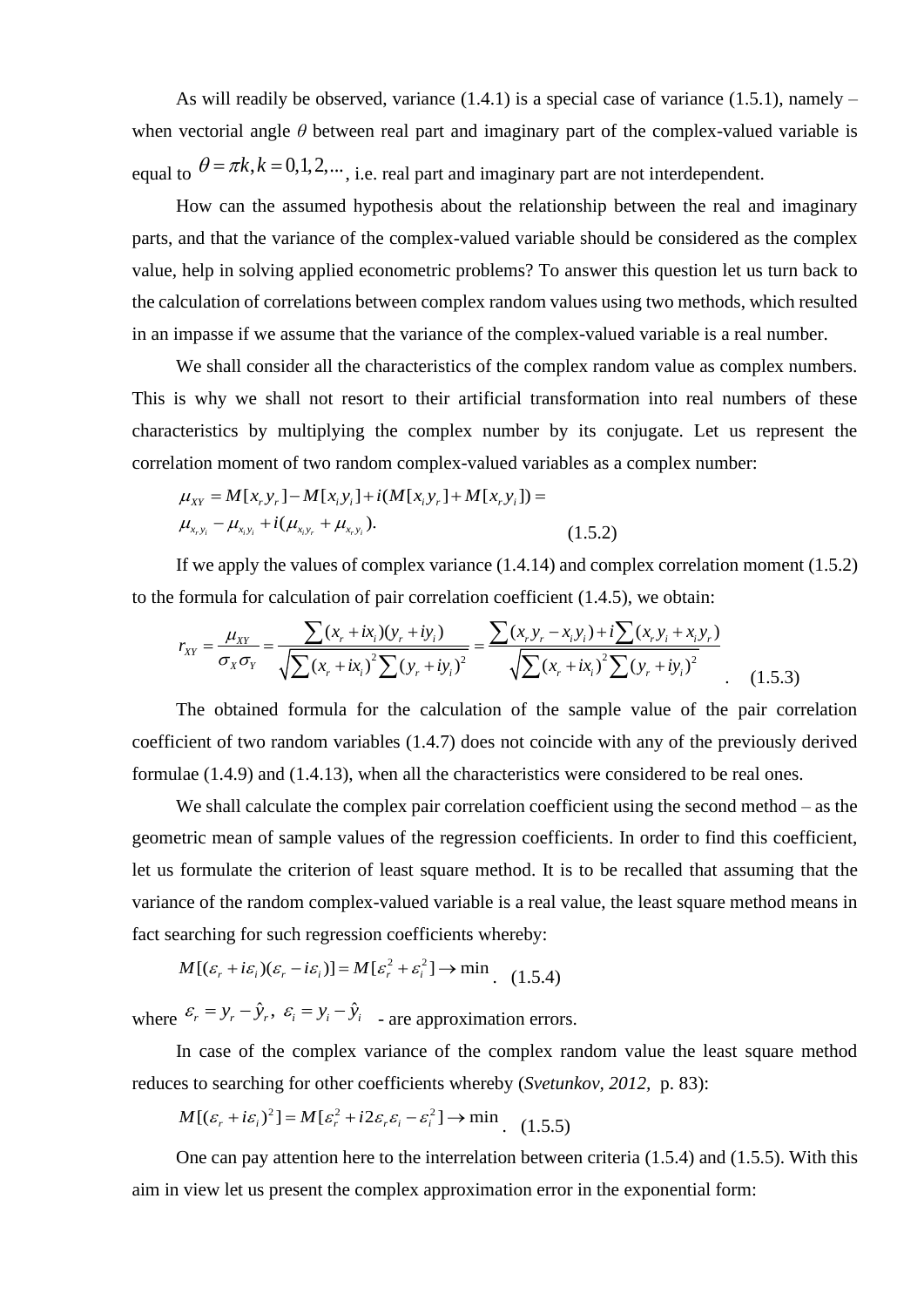$$
\varepsilon_r + i\varepsilon_i = Re^{i\theta} = \sqrt{\varepsilon_r^2 + \varepsilon_i^2} e^{i \arctg \frac{\varepsilon_i}{\varepsilon_r}}.
$$
 (1.5.6)

Taking it into account, criterion (1.5.4) takes the form:<br> $M[(\varepsilon_r + i\varepsilon_i)(\varepsilon_r - i\varepsilon_i)] = M[R^2] \rightarrow \min_{\text{max}} (1.5.7)$ 

$$
M[(\varepsilon_r + i\varepsilon_i)(\varepsilon_r - i\varepsilon_i)] = M[R^2] \to \min_{(1,5,7)}
$$

and criterion (1.5.5) is as follows:

$$
M[(\varepsilon_r + i\varepsilon_i)^2] = M[R^2 e^{i2\theta}] \rightarrow \min_{\gamma} (1.5.8)
$$

Therefore, criterion of the least square method (1.5.4) suggested by G.N.Tavares and L.M.Tavares, is a special case of criterion  $(1.5.5)$  – when the vectorial angle of the complex approximation error is equal to zero.

Now, using criterion (1.5.5) in relation to the complex regression coefficient of complex number *X* by complex number *Y* denoted as *a,* we will obtain such formula using the least square method with criterion (1.5.5) (*Svetunkov, 2012, p. 103 – 112*):

$$
a = \frac{\sum (x_r + ix_i)(y_r + iy_i)}{\sum (x_r + ix_i)(x_r + ix_i)}.
$$
 (1.5.9)

The complex coefficient of proportionality *b* of the inverse regression can also be calculated by using criterion (1.5.5) as:

$$
b = \frac{\sum (x_r + ix_i)(y_r + iy_i)}{\sum (y_r + iy_i)(y_r + iy_i)}.
$$
 (1.5.10)

Now when plugging these coefficients in the formula for calculation of the pair correlation cient (1.4.10), we obtain:<br>  $r_{XY} = \sqrt{a_1 b_1} = \frac{\sum (x_r + ix_i)(y_r + iy_i)}{\sqrt{\sum_{i=1}^n x_i y_i + x_i y_i}} = \frac{\sum (x_r y_r - x_i y_i) + i \sum (x_r y_i + x_i y_r)}{\sqrt{\sum_{i=1}^n x_i + x$ coefficient (1.4.10), we obtain:  $y_r + ty_i$ , (1.5.10)<br>
sing these coefficients in the formula for calculation of the pair<br>
be obtain:<br>  $\frac{\sum (x_r + ix_i)(y_r + iy_i)}{(x + ix_i)^2} = \frac{\sum (x_r y_r - x_i y_i) + i \sum (x_r y_i + x_i y_r)}{\sum (x_r + iy_i)^2}$ 

Now when plugging these coefficients in the formula for calculation of the pair correl  
cient (1.4.10), we obtain:  

$$
r_{XY} = \sqrt{a_1 b_1} = \frac{\sum (x_r + ix_i)(y_r + iy_i)}{\sqrt{\sum (x_r + ix_i)^2 \sum (y_r + iy_i)^2}} = \frac{\sum (x_r y_r - x_i y_i) + i \sum (x_r y_i + x_i y_r)}{\sqrt{\sum (x_r + ix_i)^2 \sum (y_r + iy_i)^2}}
$$
(1.5.11)

As it can be seen, the same formula of the complex pair correlation coefficient (1.5.3) as in the case of its calculation through the complex correlation moment  $(1.5.1)$  is obtained. This means that the obtained result is not contradictory. Both pair correlation coefficient (1.5.3) between two random complex-valued variables calculated through variance and correlation moment and the pair correlation coefficient calculated through the geometric mean of linear regression have one and the same form. This in turn means that our hypothesis about the need to use complex variance and other complex characteristics of the complex-valued variables in statistics of the complexvalued random variables, is confirmed.

Let us turn now to the analysis of the properties of complex variance of complex random value (1.4.14), the use of which in econometrics of the complex-valued random variables has just been justified. To illustrate it, let us write complex variance in the arithmetic form: